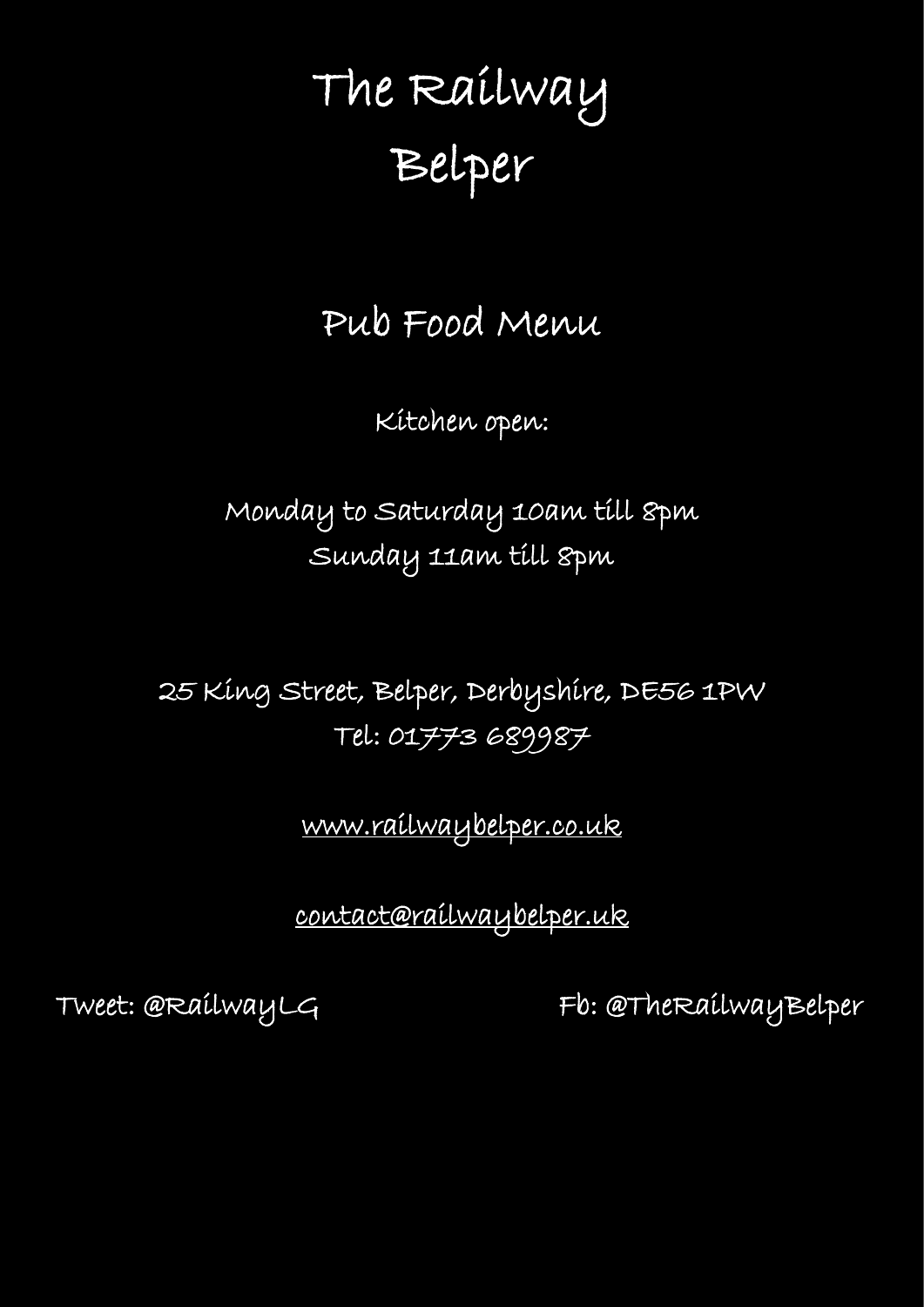# The Railway Belper – Menu

## Breakfast:

| Breakfast Sandwich/Wrap, choose from:                                                 |       |
|---------------------------------------------------------------------------------------|-------|
| Bacon, Sausage, Vegetarían Sausage                                                    | £3.95 |
| Beans on Toast                                                                        | £3.95 |
| Eggs on Toast (Poached or Fried)                                                      | £3.95 |
| Slice of Hot Buttered Toast                                                           | £1.00 |
| Nachos:                                                                               | £6.00 |
| Tortílla Chíps topped with melted cheddar, sour cream, Salsa, quacamole and Jalapenos |       |
| Add Chicken or Spicy Beef for £1.00                                                   |       |

#### Pizza Menu:

| Margherita                                                                             |       |
|----------------------------------------------------------------------------------------|-------|
| Classic Mozzarella Cheese and tomato sauce                                             | £7.50 |
| Pepperoni                                                                              |       |
| Classic Mozzarella Cheese and tomato sauce loaded with pepperoni sausage               | £8.50 |
| Míghty Meaty                                                                           |       |
| Pepperoni sausage, chicken and ham, chilli beef                                        | £9.50 |
| Add any of the following meaty toppings for $\pm$ 1 or $\vee$ eg toppings for 50p each |       |
| Pepperoni, Ham, Chicken or Spicy Beef                                                  |       |
| Mushrooms, Peppers, Oníons, Jalapenos, Píneapple                                       |       |
|                                                                                        |       |

#### Doorstop Sarnies/Wraps: All £4.95

Choose white or brown bread or a tortilla wrap, served with coleslaw and salad garnish – choose from: Roast Beef and Horseradish Ham and Cheddar Ham and Tomato Tuna Melt Brie and Cranberry Chicken Goujons Fish Goujons

Add Fries for an additional £1.50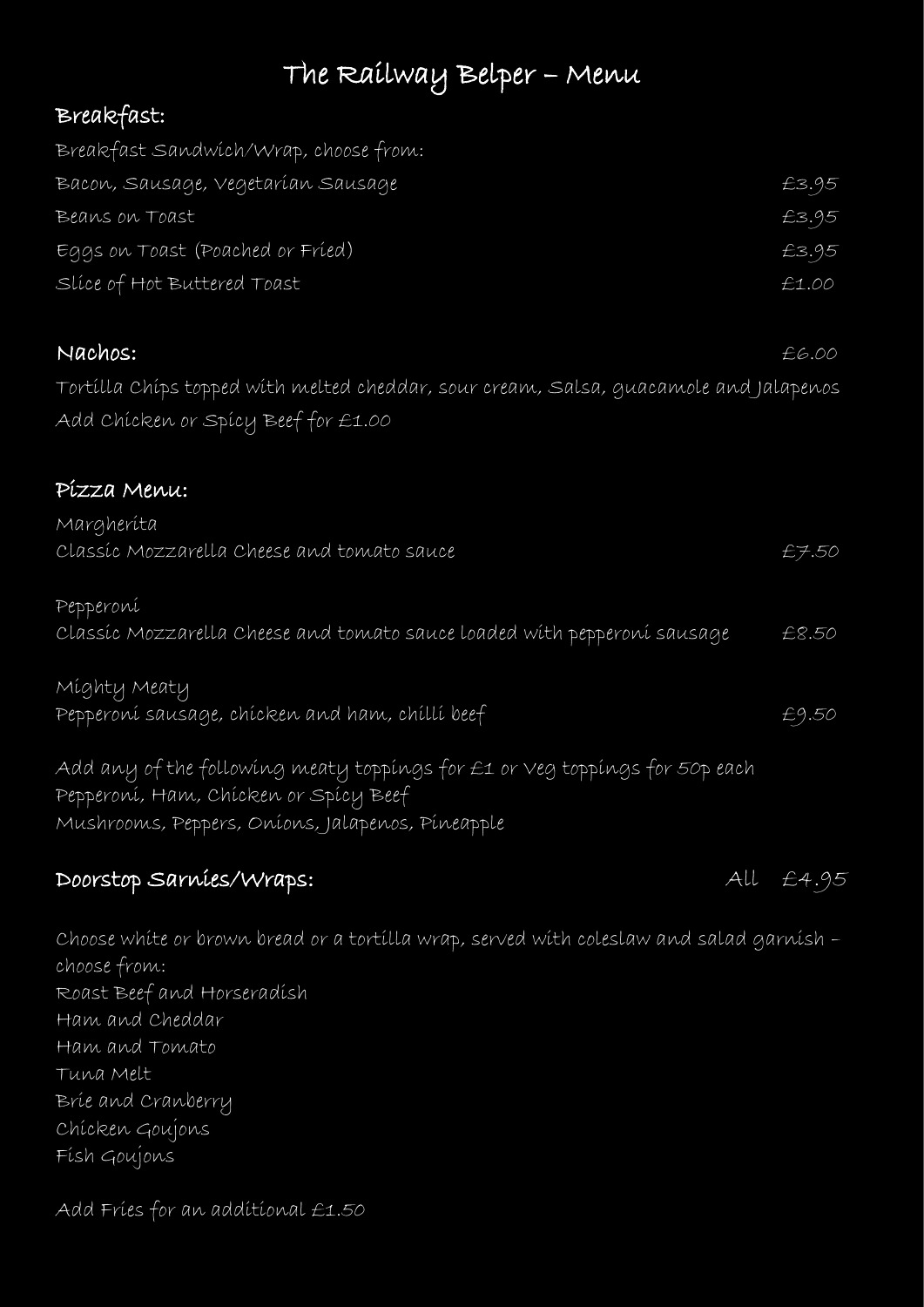| Salads:                                                  | All £5.95 |
|----------------------------------------------------------|-----------|
| Smoked Chícken Caesar salad, críspy bacon, Cos, Croutons |           |
| Ham salad, tomato, oníon, peppers, cucumber, míxed leaf  |           |
| Basket Meals:                                            | All £5.00 |
| Chícken Stríps and chíps                                 |           |
| Scampi and chips                                         |           |
| Sausage and chips                                        |           |
| Quorn Sausage and chips (V)                              |           |
| Hot dog and chips                                        |           |
| Pub Classics:                                            |           |
| Southern Fried Chicken Burger and chips                  | £6.50     |
| Burger and Chips                                         | £6.00     |
| Steak and Ale Píe, Chíps, Peas and Gravy                 | £6.95     |
| Chícken, Ham and Leek Píe, Chíps, Peas and Gravy         | £6.95     |
| Ham, Egg and Chips                                       | £6.00     |
| Sausage, Mash, Peas and Gravy                            | £6.50     |
| Vegetarían Sausage, Mash, Peas and Gravy (V)             | £6.50     |
| Vegetarían Lasagne wíth Chíps and salad garnísh $(\vee)$ | £6.95     |
| Sídes:                                                   |           |
| Oníon Ríngs                                              | £2.00     |
| Síde Salad                                               | £2.00     |
| Stealth Fries                                            | £2.50     |
| Add Cheese 50p, Add Bacon £1, Add a fried egg 60p        |           |
| Kíds Menu:                                               | £3.95     |
| Chícken Goujons and Chips                                |           |
| Fish Goujons and Chips                                   |           |
| Burger (no bun) and Chips                                |           |
| Sausage and Chips                                        |           |
| Add Beans or Peas for 50p                                |           |